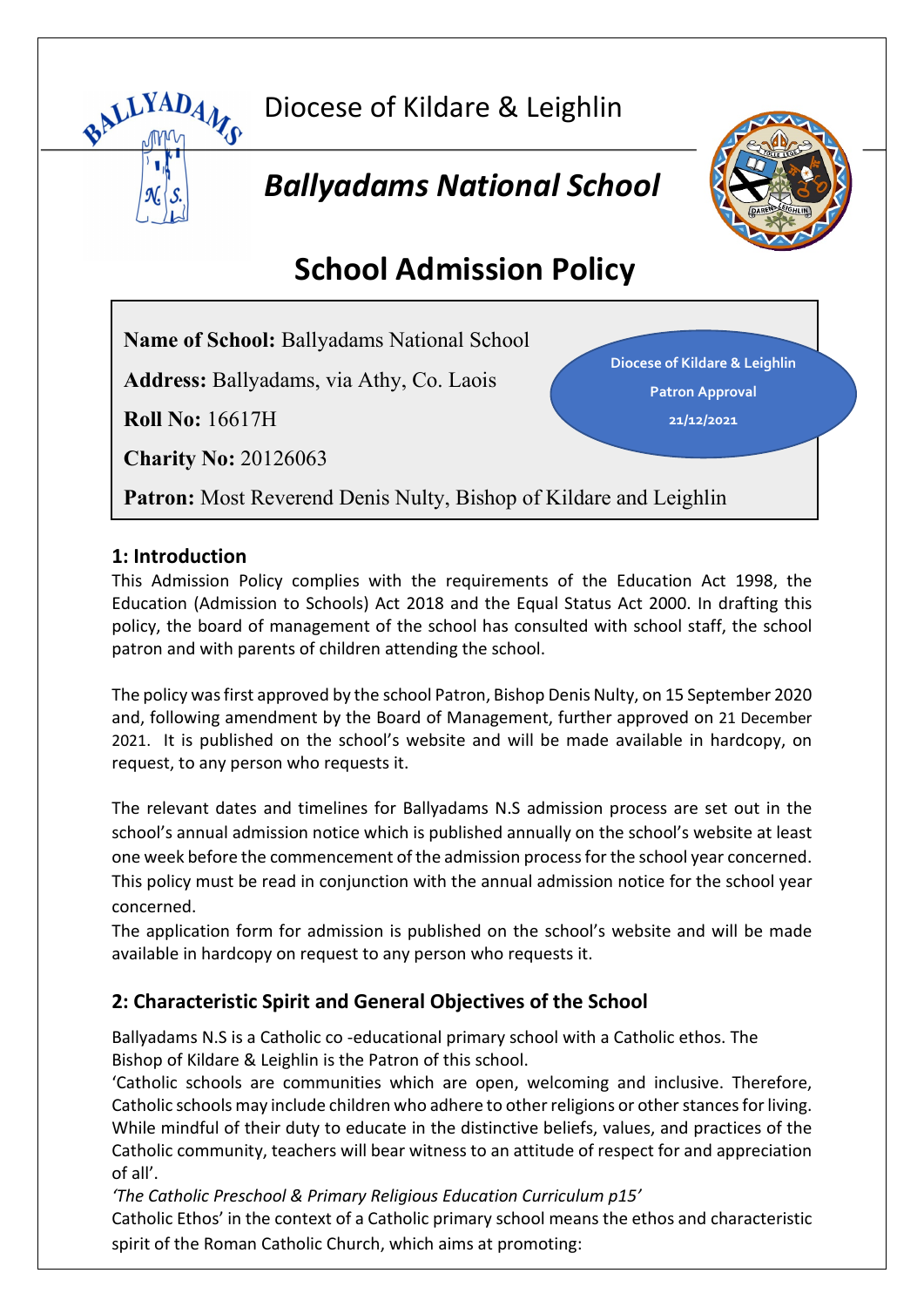- the full and harmonious development of all aspects of the person of the pupil, including the intellectual, physical, cultural, moral and spiritual aspects; and
- a living relationship with God and with other people; and
- a philosophy of life inspired by belief in God and in the life, death and resurrection of Jesus; and the formation of the pupils in the Catholic faith,
- and which school provides religious education for the pupils in accordance with the doctrines, practices and traditions of the Roman Catholic Church, and/or such ethos and/or characteristic spirit as may be determined or interpreted from time to time by the Irish Episcopal Conference.

In accordance with S.15 (2) (b) of the Education Act, 1998 the Board of Management of Ballyadams N.S. shall uphold, and be accountable to the patron for so upholding, the characteristic spirit of the school as determined by the cultural, educational, moral, religious, social, linguistic and spiritual values and traditions which inform and are characteristic of the objectives and conduct of the school.

#### **Ballyadams National School Mission Statement**

Ballyadams National School is a Catholic primary school for the education of children from the parish of Ballyadams. The school is committed to the aims and principals of the revised (1999) primary school curriculum. It celebrates the uniqueness of each child as expressed in each child's personality, intelligence and potential for development. The school seeks to nurture the child in all dimensions of his or her life - spiritual, moral, cognitive, emotional, imaginative, aesthetic, social and physical.

Our curriculum aims to enable each child:

To live a full life and to realise his or her potential as a unique individual

To develop as a social being, through living and co-operating with others and so contribute to the good of society.

To prepare for further education and lifelong learning.

Ballyadams National School seeks to cherish and challenge children in a safe, secure, and attractive learning environment. We aim to provide quality learning experiences that are engaging, enriching and enjoyable through a broad, balanced and relevant curriculum.

The school sees itself as an integral part of the parish and in partnership with parents and the Church seeks to nurture the Catholic faith through religious education, preparation for the Sacraments and through the ethos of the school. The ethos is best exemplified through the quality of all relationships in the school, which are based on respect and dignity for each person – child, parent, teacher, principal, secretary, caretaker, classroom assistant, cleaner and visitor to the school.

Ballyadams National School seeks to be a warm and welcoming place respectful and accommodating of diversity in race, culture, religion, gender and ability. We strive to provide an inclusive environment responsive to the needs of all including Travellers, refugees, nonnationals, or children with special needs. We aim to promote equity in all areas and to provide extra support for any child with a learning disability, difficulty, or problem within the confines of the resources available to the school.

We value most highly our relationship with parents and the local community and seek to continue to work in partnership with parents to ensure the best interest of each child is provided for.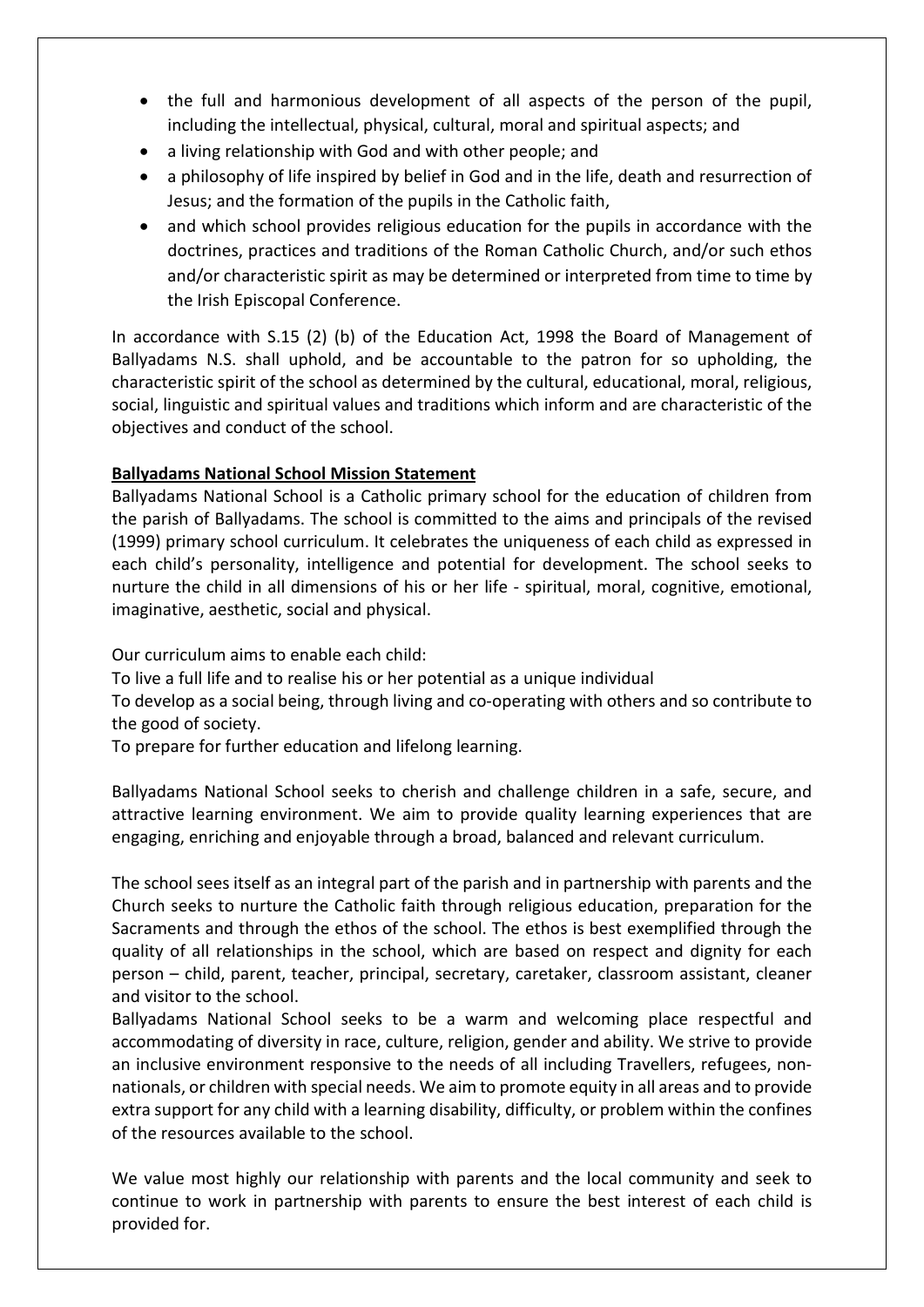The school is a learning community. We promote and value lifelong learning for all, including staff. We urge you to work in partnership with us reinforcing for children the shared values of home and school.

Ní neart go cur le chéile.

## **3: Admission Statement**

Ballyadams N.S will not discriminate in its admission of a student to the school on any of the following:

- (a) the gender ground of the student or the applicant in respect of the student concerned,
- (b) the civil status ground of the student or the applicant in respect of the student concerned,
- (c) the family status ground of the student or the applicant in respect of the student concerned,
- (d) the sexual orientation ground of the student or the applicant in respect of the student concerned,
- (e) the religion ground of the student or the applicant in respect of the student concerned,
- (f) the disability ground of the student or the applicant in respect of the student concerned,
- (g) the ground of race of the student or the applicant in respect of the student concerned,
- (h) the Traveller community ground of the student or the applicant in respect of the student concerned, or
- (i) the ground that the student or the applicant in respect of the student concerned has special educational needs

As per section 61 (3) of the Education Act 1998, 'civil status ground', 'disability ground', 'discriminate', 'family status ground', 'gender ground', 'ground of race', 'religion ground', 'sexual orientation ground' and 'Traveller community ground' shall be construed in accordance with section 3 of the Equal Status Act 2000.

#### **All denominational schools**

Ballyadams N.S is a school whose objective is to provide education in an environment which promotes certain religious values and does not discriminate where it refuses to admit as a student a person who is not of the Catholic Faith and it is proved that the refusal is essential to maintain the ethos of the school.

#### **Schools with special education class(es)**

Ballyadams N.S is a school which has been sanctioned to open special education classes, with the approval of the Minister for Education and Skills, which provides an education exclusively for students with autism and may refuse to admit to the class a student who does not have the category of needs specified.

# **4: Categories of Special Educational Needs Catered for in the School/Special Class**

Ballyadams N.S with the approval of the Minister for Education and Skills, has been sanctioned to open classes (One class opening in September 2022) to provide an education exclusively for students with autism. The criteria for admission in the special classes, incorporating the Department of Education and Skills and the HSE's policies is as follows: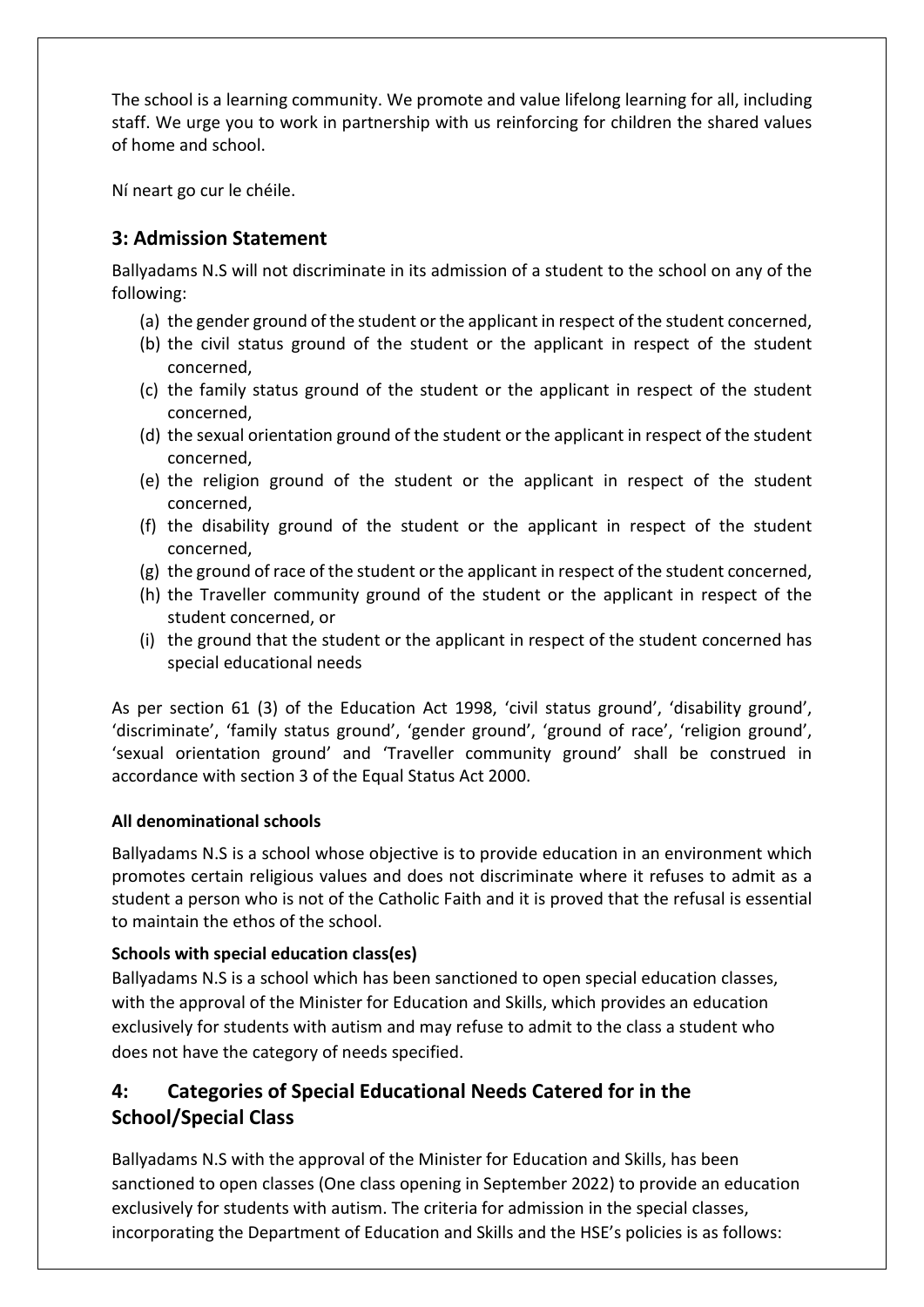Each child must have:

- A definite diagnosis of Autism (A.S.D) in line with DSM IV/V or ICD10.
- A specific recommendation from a psychologist stating that placement in an ASD Unit attached to a mainstream school is the most appropriate in the applicant's case.
- An up to date psychological assessment (i.e. within two calendar years of projected admission date) which must indicate cognitive ability.
- If the child presents with a general learning disability, it must fall within or above the mild range (this diagnosis must also be made from a professionally recognised clinical and psychological assessment procedure).
- Complex needs the report needs to clearly specify the complex needs
- Children must be aged between 4-12 years of age to qualify for admission.

A copy of the applicant's medical and/or psychological report will be required in order to establish his or her eligibility for enrolment in the special class. All special class placements will be reviewed annually.

# **5: Admission of Students**

This school shall admit each student seeking admission except where:

- a) the school is oversubscribed (please se[e section 6](#page-3-0) below for further details)
- b) a parent of a student, when required by the principal in accordance with section 23(4) of the Education (Welfare) Act 2000, fails to confirm in writing that the code of behaviour of the school is acceptable to him or her and that he or she shall make all reasonable efforts to ensure compliance with such code by the student

#### **All denominational schools**

Ballyadams N.S is a Catholic School and may refuse to admit as a student a person who is not of Catholic faith where it is proved that the refusal is essential to maintain the ethos of the school.

#### **School with special education class(es)**

The special class attached to Ballyadams N.S provides an education exclusively for students with autism and the school may refuse admission to this class, where the student concerned does not have the specified category of special educational needs provided for in this class.

#### <span id="page-3-0"></span>**6: Oversubscription**

The Board of Management makes decisions in relation to applications for enrolment, in accordance with school policy. As a general principle and in so far as practicable having regard for the school's admission policy, children will be admitted on application providing that there is space available.

In the event that the school is oversubscribed, the school will, when deciding on applications for admission, apply the following selection criteria in the order listed below to those applications that are received within the timeline for receipt of applications as set out in the school's annual admission notice: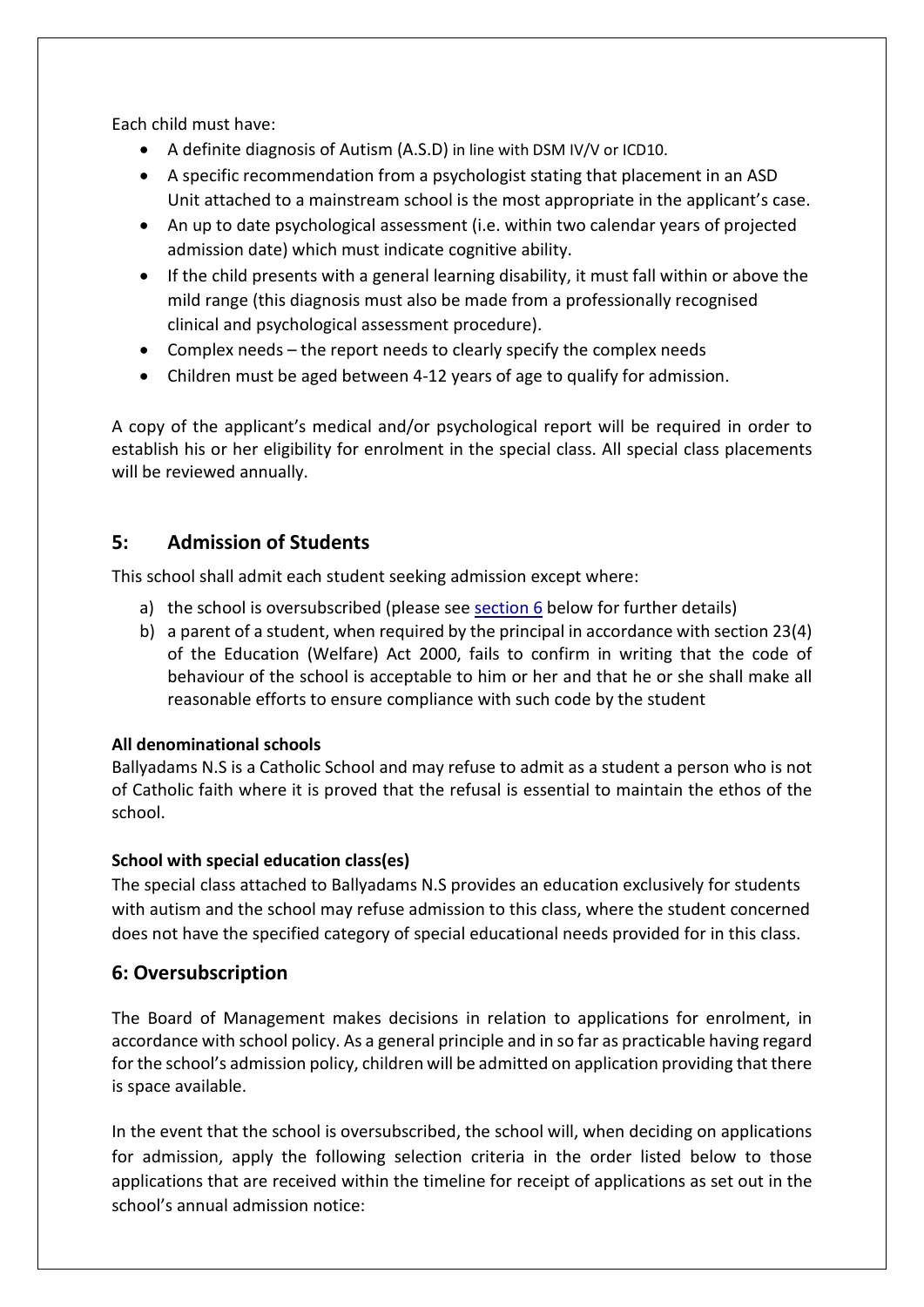- Whether there are siblings of the proposed new entrant already attending the school
- Whether the child has reached his/her fourth birthday before September  $1<sup>st</sup>$  of the year in which the application is being made.
- Children of current teaching staff.
- Children from outside the catchment area are welcome to apply

In the event that there are two or more students tied for a place or places in any of the selection criteria categories above (the number of applicants exceeds the number of remaining places), the following arrangements will apply;

- Every effort will be made to accommodate all children but in some years, at Junior Infants level, it may be necessary to implement a cut-off date in relation to the child's date of birth. Should this be necessary, those children eligible for enrolment will be offered a place according to their chronological age until all available spaces have been filled.
- **Special Classes** If/when a place becomes available each application will be considered based on the criteria as outlined in section 4.

# **7: What Will Not Be Considered or Taken Into Account**

In accordance with section 62(7) (e) of the Education Act, the school will not consider or take into account any of the following in deciding on applications for admission or when placing a student on a waiting list for admission to the school:

- (a) a student's prior attendance at a pre-school or pre-school service, including naíonraí,
- (b) the payment of fees or contributions (however so described) to the school
- (c) a student's academic ability, skills or aptitude;
- (d) the occupation, financial status, academic ability, skills or aptitude of a student's parents;
- (e) a requirement that a student, or his or her parents, attend an interview, open day or other meeting as a condition of admission;
- (f) a student's connection to the school by virtue of a member of his or her family attending or having previously attended the school other than, in the case of siblings of a student attending or having attended the school.
- (g) the date and time on which an application for admission was received by the school. This is subject to the application being received at any time during the period specified for receiving applications set out in the annual admission notice of the school for the school year concerned.

## **8: Decisions on Applications**

All decisions on applications for admission to Ballyadams N.S will be based on the following:

- Our school's admission policy
- The school's annual admission notice
- The information provided by the applicant in the school's official application form received during the period specified in our annual admission notice for receiving applications

(Please see section 14 below in relation to applications received outside of the admissions period and section 15 below in relation to applications for places in years other than the intake group.)

Selection criteria that are not included in our school admission policy will not be used to make a decision on an application for a place in our school.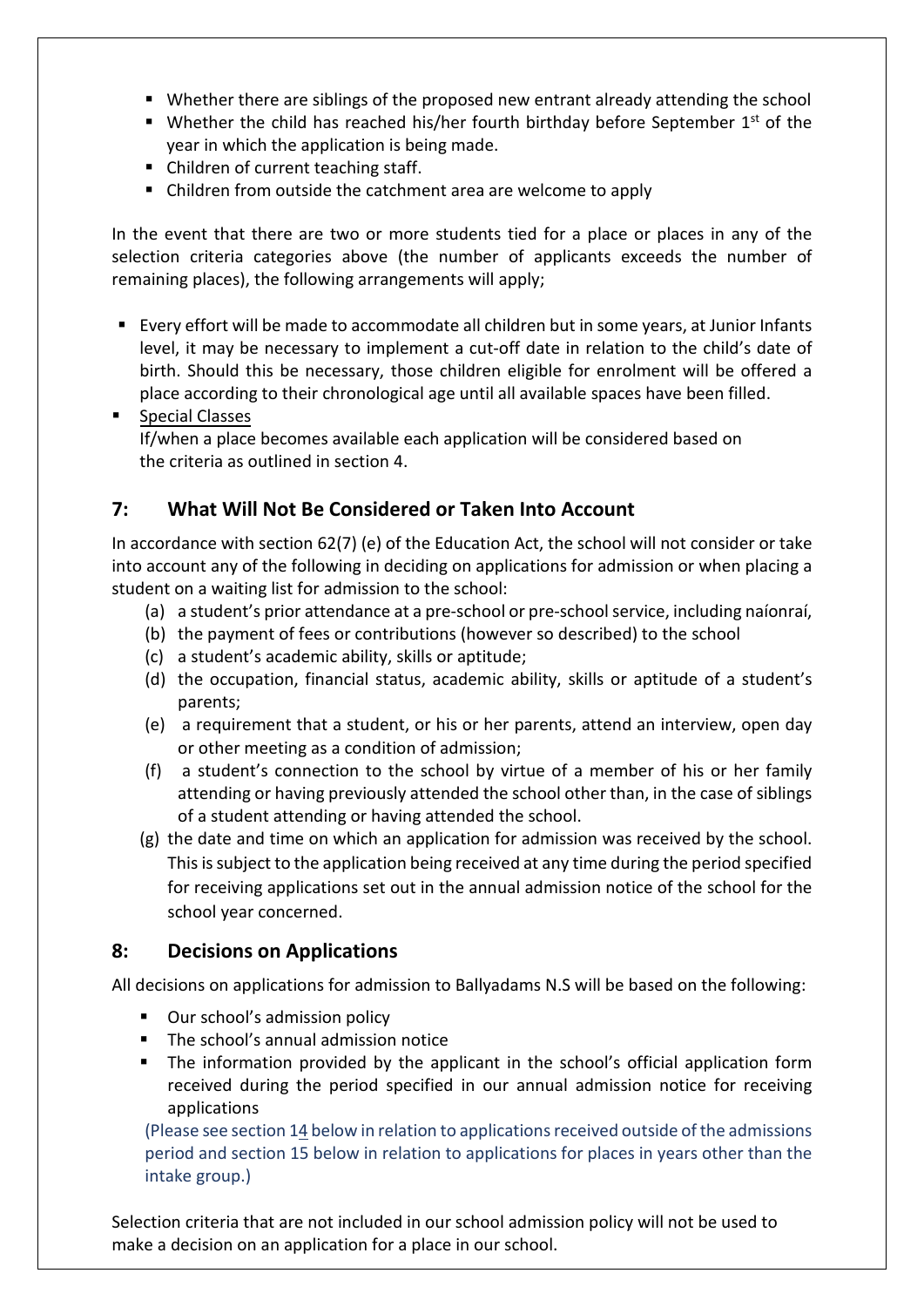# **9: Notifying Applicants of Decisions**

Applicants will be informed in writing as to the decision of the school, within the timeline outlined in the annual admissions notice.

If a student is not offered a place in our school, the reasons why they were not offered a place will be communicated in writing to the applicant, including, where applicable, details of the student's ranking against the selection criteria and details of the student's place on the waiting list for the school year concerned.

Applicants will be informed of the right to seek a review/right of appeal of the school's decision (see section 18 below for further details).

## **10: Acceptance Of An Offer Of A Place By An Applicant**

In accepting an offer of admission from Ballyadams N.S, you must indicate—

- <span id="page-5-0"></span>(i) whether or not you have accepted an offer of admission for another school or schools. If you have accepted such an offer, you must also provide details of the offer or offers concerned and
- (ii) whether or not you have applied for and awaiting confirmation of an offer of admission from another school or schools, and if so, you must provide details of the other school or schools concerned.

## **11: Circumstances In Which Offers May Not Be Made Or May Be Withdrawn**

An offer of admission may not be made or may be withdrawn by Ballyadams N.S where—

- (i) it is established that information contained in the application is false or misleading.
- (ii) an applicant fails to confirm acceptance of an offer of admission on or before the date set out in the annual admission notice of the school.
- (iii) the parent of a student, when required by the principal in accordance with section 23(4) of the Education (Welfare) Act 2000, fails to confirm in writing that the code of behaviour of the school is acceptable to him or her and that he or she shall make all reasonable efforts to ensure compliance with such code by the student; or
- (iv) an applicant has failed to comply with the requirements of 'acceptance of an offer' as set out in [section 10](#page-5-0) above.

# **12: Sharing Of Data With Other Schools**

Applicants should be aware that section 66(6) of the Education (Admission to Schools) Act 2018 allows for the sharing of certain information between schools in order to facilitate the efficient admission of students.

Section 66(6) allows a school to provide a patron or another board of management with a list of the students in relation to whom—

- (i) an application for admission to the school has been received,
- (ii) an offer of admission to the school has been made, or
- (iii) an offer of admission to the school has been accepted.

The list may include any or all of the following:

- (i) the date on which an application for admission was received by the school;
- (ii) the date on which an offer of admission was made by the school;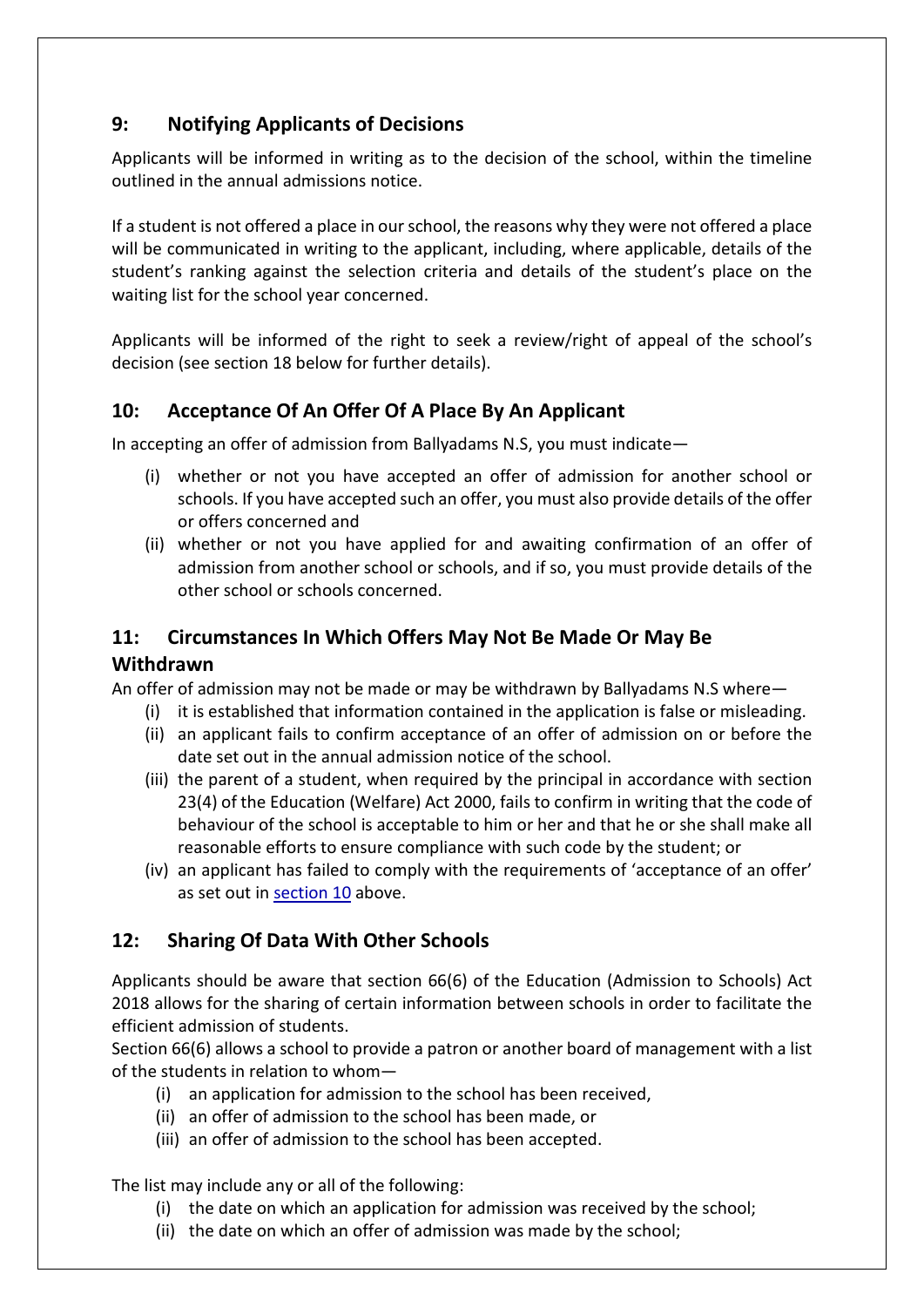- (iii) the date on which an offer of admission was accepted by an applicant;
- (iv) a student's personal details including his or her name, address, date of birth and personal public service number (within the meaning of section 262 of the Social Welfare Consolidation Act 2005).

## **13: Waiting List In The Event Of Oversubscription**

In the event of there being more applications to the school year concerned than places available, a waiting list of students whose applications for admission to Ballyadams N.S were unsuccessful due to the school being oversubscribed will be compiled and will remain valid for the school year in which admission is being sought.

Placement on the waiting list of Ballyadams N.S is in the order of priority assigned to the students' applications after the school has applied the selection criteria in accordance with this admission policy.

Applicants whose applications are received after the closing date, outlined in the Annual Admission Notice, will be placed at the end of the waiting list in order of the date of receipt of the application.

Offers of any subsequent places that become available for and during the school year in relation to which admission is being sought will be made to those students on the waiting list, in accordance with the order of priority in relation to which the students have been placed on the list.

#### **14: Late Applications**

All applications for admission received after the closing date as outlined in the annual admission notice will be considered and decided upon in accordance with our school's admissions policy, the Education Admissions to School Act 2018 and any regulations made under that Act.

Late applicants will be notified of the decision in respect of their application no later than three weeks after the date on which the school received the application. Late applicants will be offered a place if there is place available. In the event that there is no place available, the name of the applicant will be added to the waiting list as set out in Section 13.

# **15: Procedures For Admission Of Students To Other Years And During The School Year**

The procedures of the school in relation to the admission of students who are not already admitted to the school, after the commencement of the school year in which admission is sought, are as follows:

- Applications for pupils seeking admission from senior infants to sixth class before the school year begins may be submitted before the school year begins in writing.
- A pupil who leaves the school and who is removed from POD, and who subsequently wishes to return to the school must reapply to the Board of Management in writing.
- In the event of children seeking admission in any given class exceeding the number of places available preceding or during the school year, they will be placed on a class waiting list and contacted when a place becomes available. It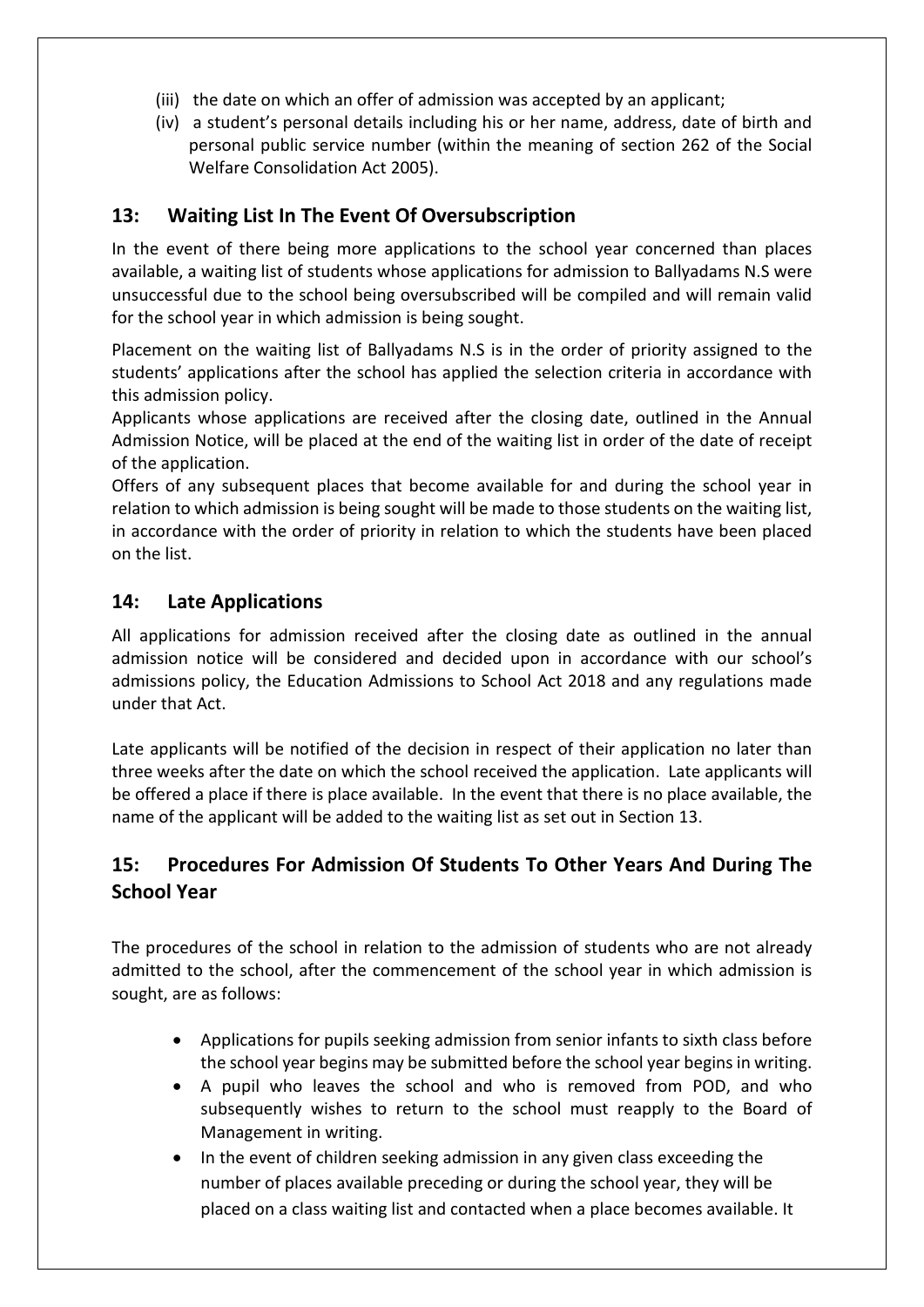should be noted that children will be prioritised on waiting lists according to the criteria outlined for the admission of Junior Infants above.

- Applications for pupils seeking admission to any class during the school year may be submitted in writing.
- New Junior Infants may only be admitted to the school during the month of September (unless transferring from another school).

### **16: Declaration In Relation To The Non-Charging Of Fees**

This rule applies to all schools.

The board of Ballyadams N.S or any persons acting on its behalf will not charge fees for or seek payment or contributions (howsoever described) as a condition of-

- (a) an application for admission of a student to the school, or
- (b) the admission or continued enrolment of a student in the school.

## **17: Arrangements Regarding Students Not Attending Religious Instruction**

A written request should be made to the principal of the school. A meeting will then be arranged with the parent(s) to discuss how the request may be accommodated by the school.

### **18: Reviews / Appeals**

#### **Review of decisions by the Board of Management**

The parent of the student, or in the case of a student who has reached the age of 18 years, the student, may request the board to review a decision to refuse admission. Such requests must be made in accordance with Section 29C of the Education Act 1998.

The timeline within which such a review must be requested and the other requirements applicable to such reviews are set out in the procedures determined by the Minister under section 29B of the Education Act 1998 which are published on the website of the Department of Education and Skills.

The board will conduct such reviews in accordance with the requirements of the procedures determined under Section 29B and with section 29C of the Education Act 1998.

**Note:** Where an applicant has been refused admission due to the school being oversubscribed, the applicant **must request a review** of that decision by the board of management prior to making an appeal under section 29 of the Education Act 1998.

Where an applicant has been refused admission due to a reason other than the school being oversubscribed, the applicant **may request a review** of that decision by the board of management prior to making an appeal under section 29 of the Education Act 1998.

#### **Right of appeal**

Under Section 29 of the Education Act 1998, the parent of the student, or in the case of a student who has reached the age of 18 years, the student, may appeal a decision of this school to refuse admission.

An appeal may be made under Section 29 (1) (c) (i) of the Education Act 1998 where the refusal to admit was due to the school being oversubscribed.